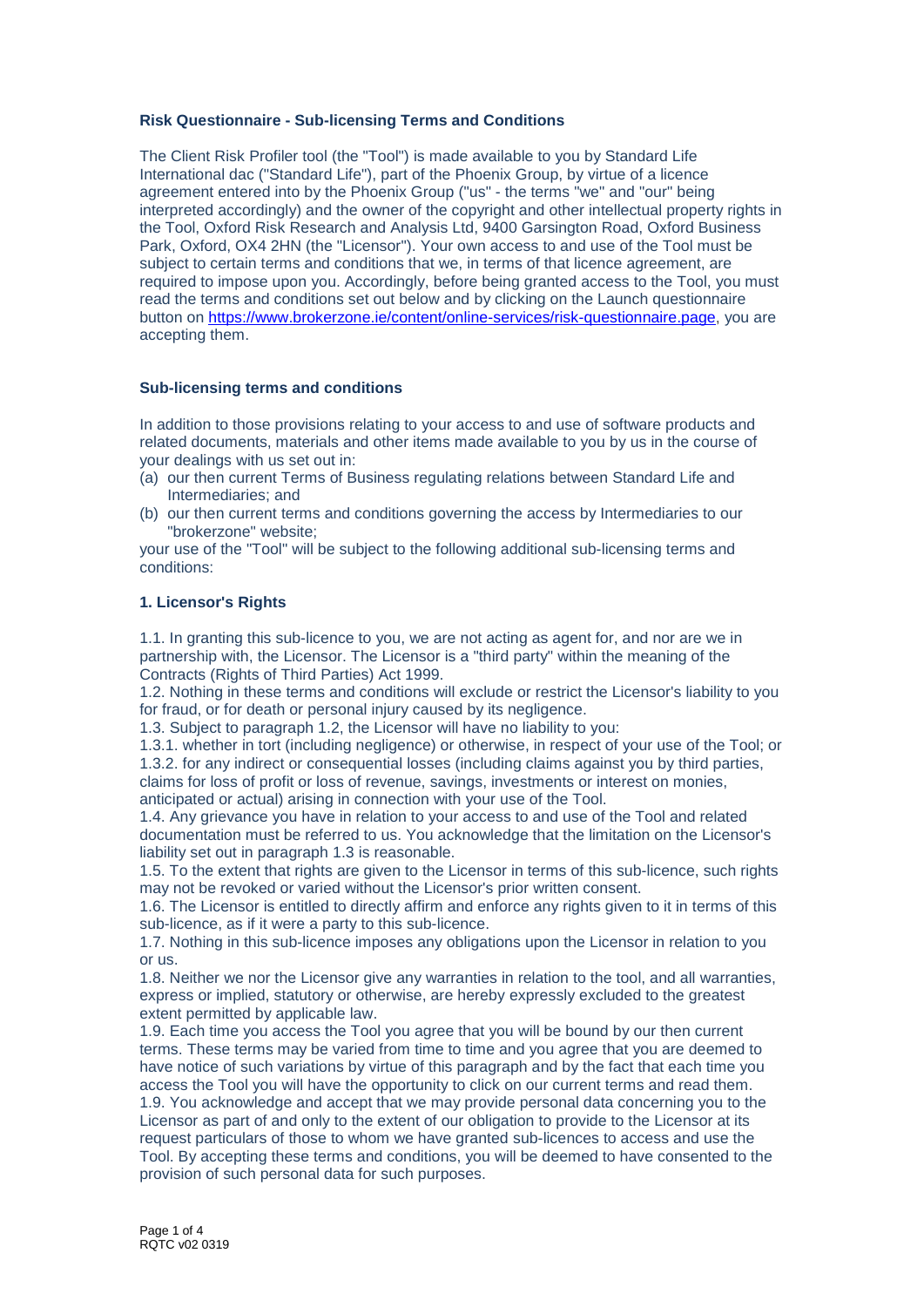## **2. Permitted Use**

2.1. You may use the Tool only on equipment used in the normal course of your business. 2.2. You may not translate or adapt the Tool for any purpose nor arrange or create derivative works based on the Tool.

2.3. You may not transfer or distribute (whether by licence, loan, rental, sale or otherwise) all or any part of the Tool to any other person.

2.4. You may not make for any purpose including (without limitation) for error correction, any alterations, modifications, additions or enhancements to the Tool nor, subject to paragraph 2.5, permit the whole or any part of the Tool to be combined with or become incorporated in any other software program, without our prior written consent.

2.5. You may not, nor permit others to, de-compile, reverse-engineer or disassemble the Tool or any part, except to the extent permitted by law where this is indispensable to obtain the information necessary to achieve the interoperability of an independently created program with the Tool or with another software program and such information is not readily available from us or elsewhere.

2.6. You must use the Tool in a manner consistent with any binding rules, laws and regulations relating to financial services or otherwise. You acknowledge and agree that the Tool should only be used for the purposes of providing information to and guiding persons who are:

2.6.1. resident and ordinarily resident in the Republic of Ireland for tax purposes;

2.6.2. Irish domiciled for tax purposes; and

2.6.3. subject to the legal system of the Republic of Ireland.

2.7. You acknowledge and agree that the Tool provides basic information and general strategic guidance only. No specific advice regarding investments and I or their providers are given by the Tool and you should always satisfy yourself that any actions you take or advise others to take in reliance on any of the information and guidance provided by the Tool is suitable in any particular case. The Tool provides strategies for long term investment project ions of more than three years. It is not intended to be predictive of what will happen in the future, but rather to give a sensible range of possible outcomes. It is your responsibility to ensure that any individual for whom you use the Tool to provide financial advice or recommendations is given notice of the aforementioned limitations and to the extent that you fail to do so you agree to indemnify Standard Life and each member of the Phoenix Group and the Licensor for any loss, damage, cost or expense which Standard Life or any member of the Phoenix Group or the Licensor may suffer in connection with such failure or in connection with any claim against us or the Licensor by any third party whom you have advised.

2.8. You acknowledge that you are responsible for all acts and omissions of any person or organisation that accesses the Tool using your password whether with or without your authority to do so.

## **3. Extent of Permitted Reproduction**

3.1. You may make a back-up copy of the Tool insofar as the making of that copy is necessary for the use of the Tool permitted by this sub-licence. Such copy will be the property of the Licensor.

3.2. You may not make or permit others to make copies of any documentation provided to you relating to your use of the Tool without our prior written consent.

3.3. You must effect and maintain adequate security measures to safeguard the Tool from unauthorised access, use or copying.

3.4. You must keep accurate and up-to-date written records on your use, copying and disclosure of the Tool as we or the Licensor may from time to time reasonably require or, in the absence of any specific requirement by the Licensor, in accordance with good data processing practice. You must allow us or the Licensor, within a reasonable time of request, to inspect and take copies of such records from time to time.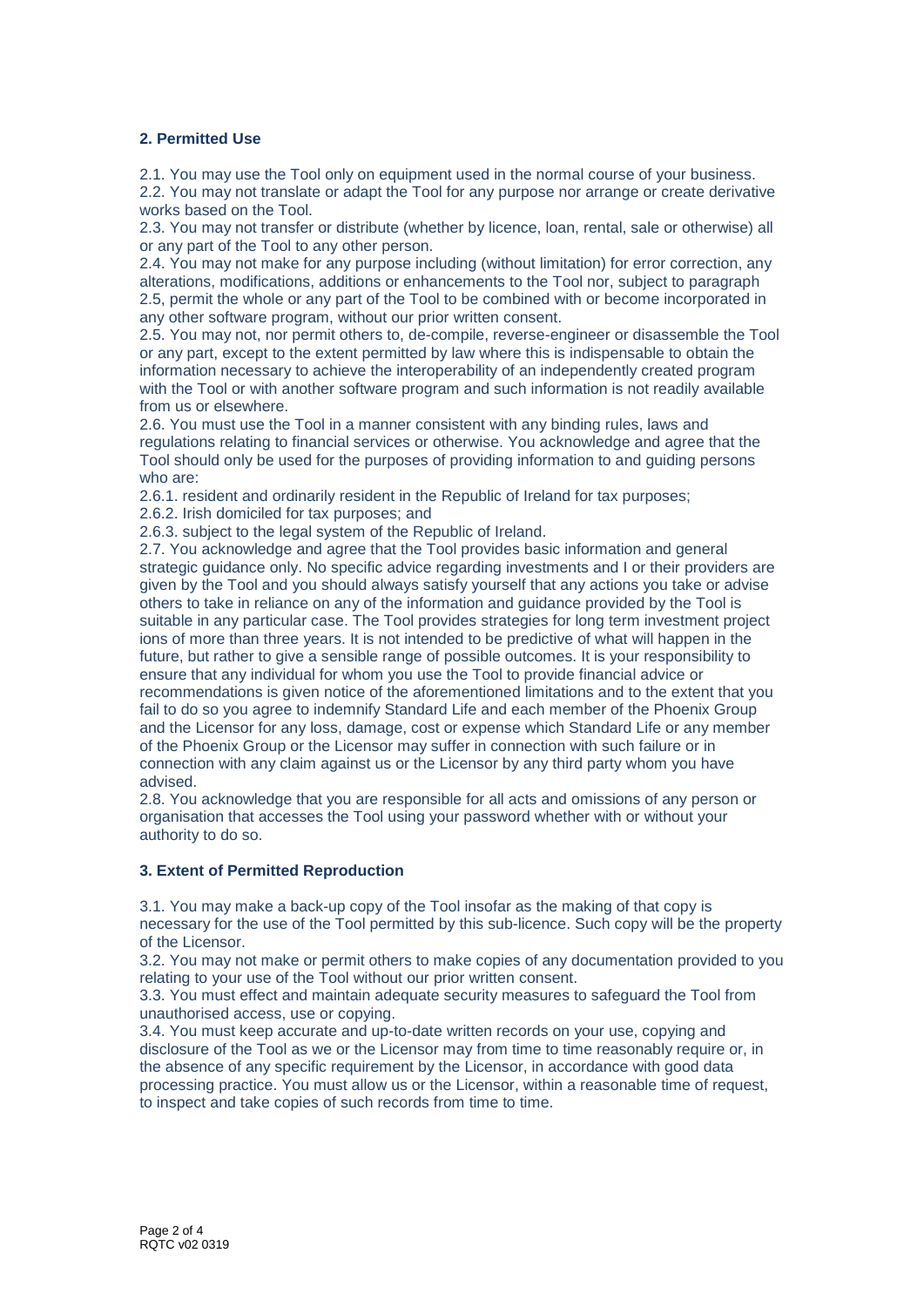# **4. Proprietary Rights**

4.1. You will not acquire any title, copyright or other proprietary rights in the Tool or in any copies of it.

4.2. You may not remove, suppress or modify in any way any proprietary marking, including any trade mark, copyright notice, warning, legal disclaimer, instruction or direction as to the use of the Tool, on or in the Tool or which is visible during its operation or which is in any related documentation. You must incorporate such proprietary markings in any back-up copies of the Tool made. It is your responsibility to ensure that any person to whom you provide advice or recommendations based on the use of the Tool is made aware of any warnings and disclaimers relevant to the use of the Tool and, where relevant, is provided with copies of documentation on which such warnings and disclaimers are reproduced.

4.3. You must notify us immediately if you become aware of any unauthorised access to, or use or copying of, any part of the Tool by any person.

4.4. You must permit us or the Licensor to check your use of the Tool at all reasonable times. We or the Licensor may upon one week's prior written notice send a reasonable number of representatives to any of your premises to verify compliance with this sub-licence, and you irrevocably consent to such representatives entering any of your premises for this purpose.

## **5. Confidentiality**

5.1. You acknowledge that the Tool contains confidential information of the Licensor. You must treat as confidential and keep secret all information contained in or otherwise received from us or the Licensor in connection with the Tool (collectively referred to as "the

Confidential Information") and will not use the same for purposes other than in relation to use of the Tool in accordance with this sub-licence.

5.2. You must not, without our prior written consent, communicate or disclose any part of the Confidential Information to any person except:

5.2.1. only on a need-to-know basis to those of your employees or sub-contractors who are directly involved in the use of the Tool;

5.2.2. your auditors, professional advisers and any other persons or bodies having a legal right or duty to have access to or knowledge of the Confidential Information in connection with your business.

5.3. You must ensure, prior to disclosure of any Confidential Information, that all persons and bodies mentioned in paragraph 5.2 are aware that the Confidential Information is confidential and that they owe a duty of confidence to the Licensor. Notwithstanding paragraph 6 below, you will indemnify the Licensor against any loss or damage which the Licensor sustains or incurs as a result of your failure to comply with such undertaking.

5.4. The provisions of paragraph 5 will not apply to any Confidential Information which: 5.4.1. is or becomes public knowledge other than as a result of your conduct or that of any of the persons or bodies mentioned in paragraph 5.2; or

5.4.2. is independently developed without access to or use of the Tool; or

5.4.3. is in your possession or that of any of the persons or bodies mentioned in paragraph 5.2, as evidenced by written records of that person or body, prior to receipt from us; or

5.4.4. is received bona fide by you or any of the persons or bodies mentioned in paragraph 5.2 free from an obligation of confidentiality from a third party not receiving the Confidential Information directly or indirectly from the Licensor.